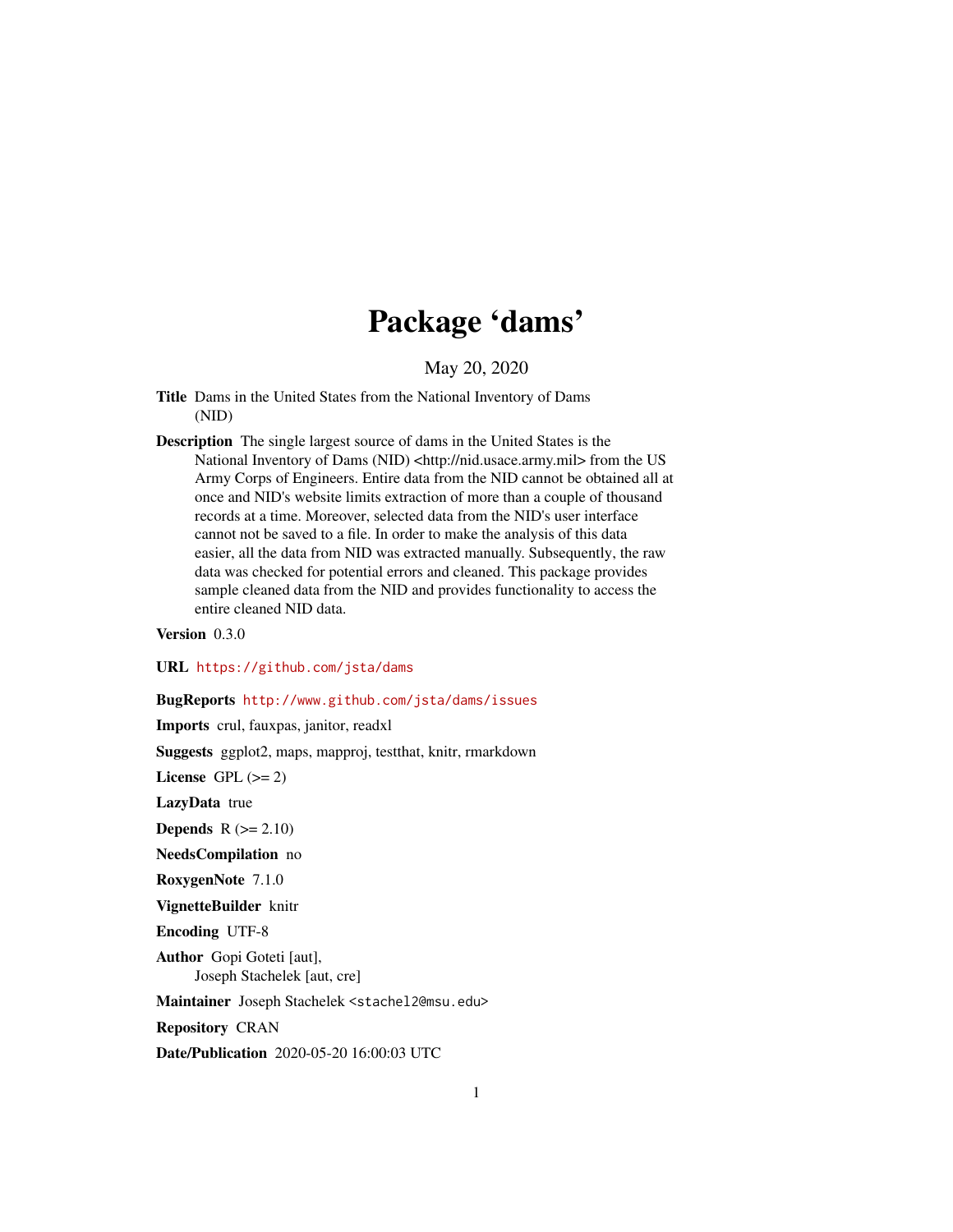### <span id="page-1-0"></span>R topics documented:

| Index |  |  |  |  |  |  |  |  |  |  |  |  |  |  |  |  |  |  |  |
|-------|--|--|--|--|--|--|--|--|--|--|--|--|--|--|--|--|--|--|--|
|       |  |  |  |  |  |  |  |  |  |  |  |  |  |  |  |  |  |  |  |
|       |  |  |  |  |  |  |  |  |  |  |  |  |  |  |  |  |  |  |  |
|       |  |  |  |  |  |  |  |  |  |  |  |  |  |  |  |  |  |  |  |
|       |  |  |  |  |  |  |  |  |  |  |  |  |  |  |  |  |  |  |  |

dams-package *Dams in the United States from the National Inventory of Dams (NID)*

#### Description

Data from NID was downloaded from <http://nid.usace.army.mil>. Subsequently, the raw data was checked for potential errors and cleaned. The dams package provides a subset of NID fields and functionality ([get\\_nid\(\)](#page-1-1)) to access the entire NID dataset.

<span id="page-1-1"></span>get\_nid *Retrieve [nid\\_all](#page-2-1) from the official NID site*

#### Description

Retrieve nid all from the official NID site

#### Usage

get\_nid(dest = "NID2019\_U.xlsx", overwrite = FALSE)

#### Arguments

| dest      | destination file path |
|-----------|-----------------------|
| overwrite | logical. overwrite.   |

#### Value

[nid\\_all](#page-2-1) entire NID data, all the 74000+ records from <http://nid.usace.army.mil/>

#### Examples

```
## Not run:
dams_all <- get_nid()
## End(Not run)
```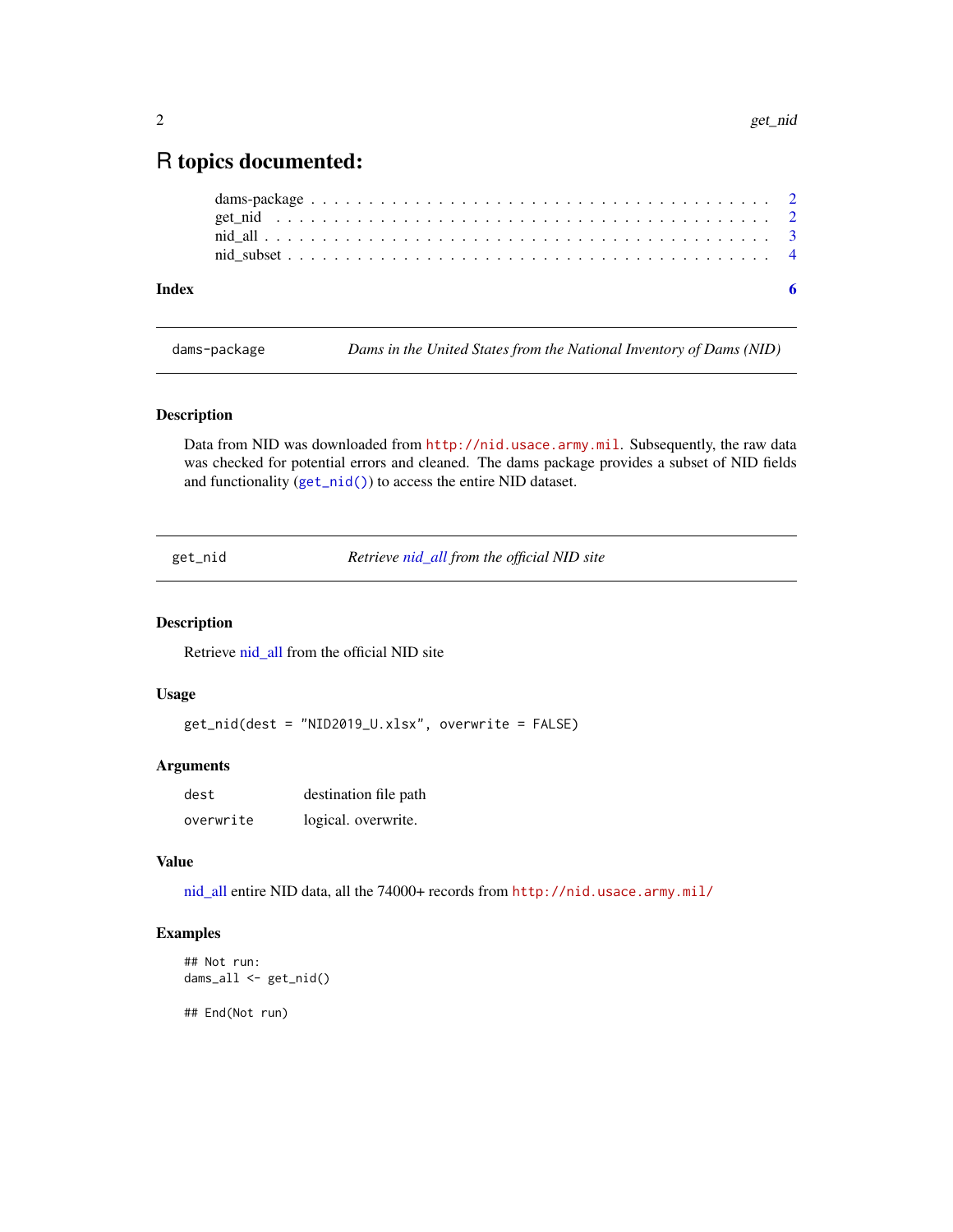<span id="page-2-1"></span>

<span id="page-2-0"></span>nid\_all *Dams information from the NID database*

#### **Description**

dam\_name Dam Name (Alphanumeric) The official name of the dam. No abbreviations unless the abbreviation is other\_dam\_name Other Dam Names (Alphanumeric) Names other than the official name (i.e., reservoir name) of the d dam former name Dam Former Name (Alphanumeric) Previous reservoir or dam name(s), if changed. Names are separ state\_reg\_agency State or Federal Agency ID (Alphanumeric) The Official State or Agency identification number for the dama nidid NID ID (Alphanumeric) The official NID identification number for the dam, known formerly as the l numseparatestructures Number Separate Structures (Number) Number of separate structures associated with this dam projection other structure ID (Alphanumeric) The identification number (S001, S002, etc.) for the saddle dam of longitude Longitude (Number) Longitude at dam centerline as a single value in decimal degrees, NAD83. latitude Latitude (Number) Latitude at dam centerline as a single value in decimal degrees, NAD83. section Section, Township, Range Location (Alphanumeric) Optional field. The information is in any form the county County (Alphanumeric) The name of the county in which the dam is located. river Times of two ways River or Stream (Alphanumeric) The River or Stream designation may be entered in one of two ways city Nearest Downstream City/Town (Alphanumeric) Name of the nearest downstream city, town, or villa distance Distance to Nearest City/Town (Miles, Number) Distance from the dam to the nearest affected downs owner\_name Owner Name (Alphanumeric) Name(s) of the dam owner. If multiple owners, different owners are seemiowner\_type Comer Type (Alphanumeric) Code to indicate the type of owner: F for Federal; S for State; L for Loc dam\_designer Dam Designer (Alphanumeric) Name of the principal firm(s) or agency accomplishing design of dam dam\_type Dam Type (Alphanumeric) Codes, in order of importance, to indicate the type of dam: RE for Earth; core Core (Alphanumeric) Code to indicate the position, type of watertight member and certainty, Position foundation Foundation (Alphanumeric) Code for the material upon which dam is founded, and certainty: Foundation: R purposes Purposes (Alphanumeric) Code(s) to indicate the current purpose(s) for which the reservoir is used: l year\_completed Year Completed (Number) Year (four digits) when the original main dam structure was completed. If year\_modified Year Modified (Alphanumeric) Year (four digits) when major modifications or rehabilitation of dam dam\_length Dam Length (Feet, Number) Length of the dam, in feet, which is defined as the length along the top dam\_height Dam Height (Feet, Number) Height of the dam, in feet to the nearest foot, which is defined as the ve structural\_height Structural Height (Feet, Number) Structural height of the dam, in feet to the nearest foot, which is de hydraulic\_height Hydraulic Height (Feet, Number) Hydraulic height of the dam, in feet to the nearest foot, which is d nid\_height NID Height (Feet, Number) Calculated field: Maximum value of dam height, structural height, and h max\_discharge Maximum Discharge (Cubic Feet/Second, Number) Number of cubic feet per second (cu ft/sec) which max\_storage Maximum Storage (Acre-Feet, Number) Maximum storage, in acre-feet, which is defined as the total normal\_storage Mormal Storage (Acre-Feet, Number) Normal storage, in acre-feet, which is defined as the total stora nid\_storage NID Storage (Acre-Feet, Number) Calculated field: Maximum value of normal storage and maximum surface\_area Surface Area (Acres, Number) Surface area, in acres, of the impoundment at its normal retention level. drainage\_area Drainage Area (Square Miles, Number) Drainage area of the dam, in square miles, which is defined a hazard **Solution** Downstream Hazard Potential (Alphanumeric) Code to indicate the potential hazard to the downstrea enforcementauthority Emergency Action Plan (Alphanumeric) Code indicating whether this dam has an Emergency Action dam\_name Date of Last Revision of Emergency Action Plan (Date) Date of the most recent revision of the Emergency. inspection\_date Inspection Date (Number) Date of the most recent inspection of the dam prior to the transmittal of th inspection\_frequency Inspection Frequency (Number) The scheduled frequency interval for periodic inspections, in years. cong\_name Condition Assessment (Alphanumeric) Assessment that best describes the condition of the dam based cong\_name Condition Assessment Detail (Alphanumeric) The specific detail that best describes the reason for the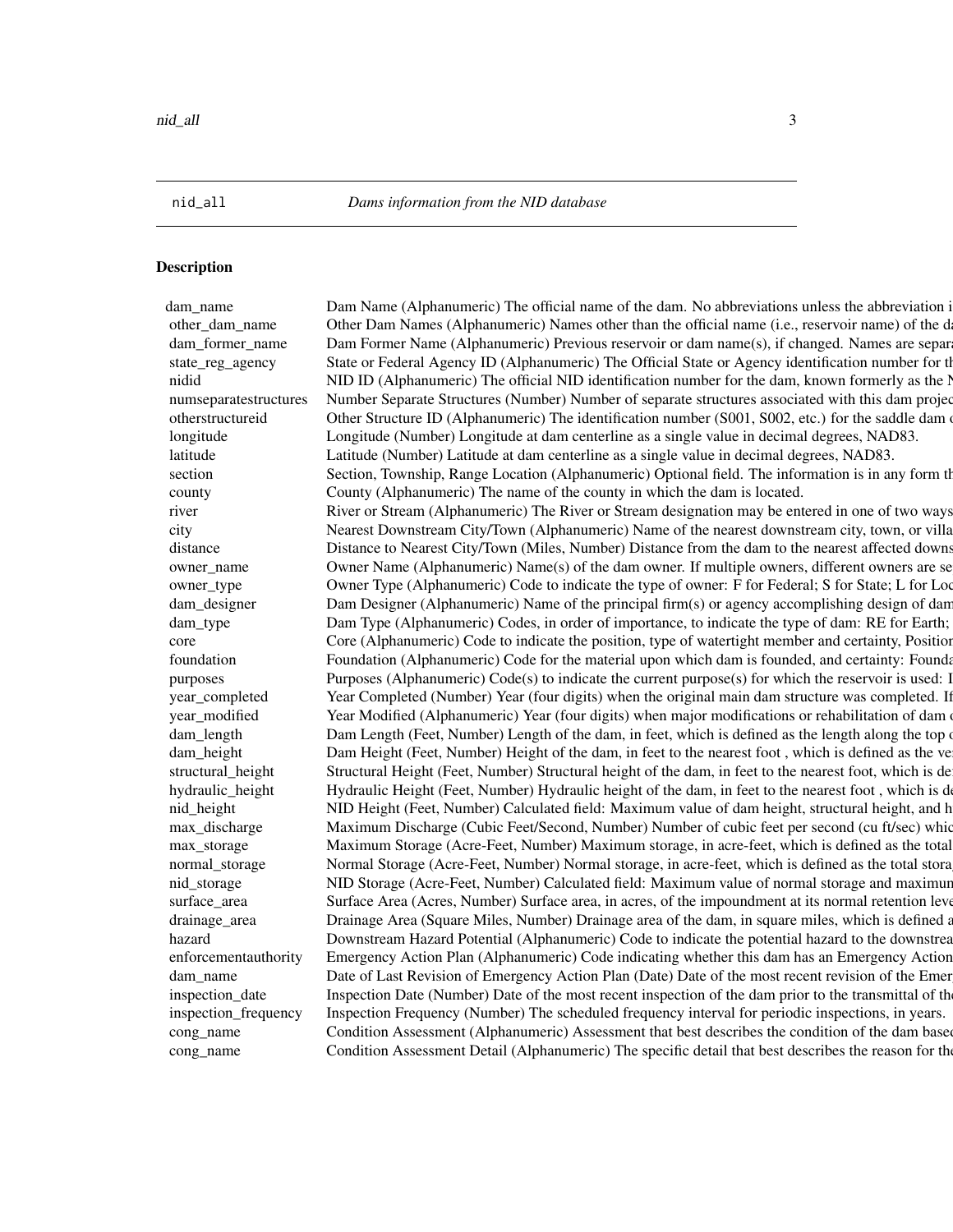#### <span id="page-3-0"></span>4 nid\_subset

cong\_name Condition Assessment Date (Number) Date of the most recent assessment of the dam prior to the transmittal of the submitted agency. spillway\_type Spillway Type (Alphanumeric) Code that describes the type of spillway: C for Controlled; U for Unc spillway\_width Spillway Width (Number) The width of the spillway, to the nearest foot, available for discharge wher outlet Legates Outlet Gates (Alphanumeric) Code(s) that describe the type of (1) spillway and (2) controlled outlet gates, if any  $\alpha$ volume volume of Dam (Cubic yards, Number) Total number of cubic yards occupied by the materials used number\_of\_locks Number of Locks (Number) Number of existing navigation locks for the project. length\_of\_locks Length of Locks (Feet, Number) Length of the primary navigation lock to the nearest foot. width\_of\_locks Lock Width (Number) Width of the primary navigation lock to the nearest foot. permittingauthority Permitting Authority (Alphanumeric) Yes if the state regulatory organization has the authority to revi inspectionauthority Inspection Authority (Alphanumeric) Yes if the state regulatory organization has the authority to requ enforcementauthority Enforcement Authority (Alphanumeric) Yes if the state regulatory organization has the authority to is state\_reg\_dam State Jurisdictional Dam (Alphanumeric) Yes if this dam meets the state regulatory organization's de state\_reg\_dam State Regulated Dam (Alphanumeric) Calculated field: based on Permitting Authority, Inspection Au state\_reg\_agency State Regulatory Agency (Alphanumeric) Name of the primary state agency with regulatory or appro fed\_funding Federal Agency Involvement in Funding (Alphanumeric) Code identifying which federal agency was fed\_construction Federal Agency Involvement in Construction (Alphanumeric) Code identifying which federal agency fed\_regulatory Federal Agency Involvement in Regulatory (Alphanumeric) Code identifying which federal agency i fed\_inspection Federal Agency Involvement in Inspection (Alphanumeric) Code identifying which federal agency is fed\_operation Federal Agency Involvement in Operation (Alphanumeric) Code identifying which federal agency is fed\_owner Federal Agency Owner (Alphanumeric) Code identifying which federal agency partly or wholly own fed\_regulatory Federal Agency Involvement – Other (Alphanumeric) Code identifying which federal agency is invol source\_agency Source Agency (Alphanumeric) Calculated Field: Primary state or federal agency responsible for data... state State (Alphanumeric) State where dam is located. submit\_date Submit Date (Date) Calculated Field: Date data was submitted to the US Army Corps of Engineers for url\_address URL Address (Alphanumeric) Web Site for more information on particular dam. This information is cong\_dist Congressional Representative District (Alphanumeric) Calculated Field: Congressional District when

#### References

NID: The National Inventory of Dams Data Dictionary from the United States Army Corps of Engineers, descriptions extracted from [https://nid.sec.usace.army.mil/ords/NID\\_R.downloadFil](https://nid.sec.usace.army.mil/ords/NID_R.downloadFile?InFileName=NID_DataDictionary.pdf)e? [InFileName=NID\\_DataDictionary.pdf](https://nid.sec.usace.army.mil/ords/NID_R.downloadFile?InFileName=NID_DataDictionary.pdf) in May 2020.

#### See Also

[nid\\_subset](#page-3-1)

<span id="page-3-1"></span>nid\_subset *Subset of dams information from the NID database*

#### Description

Reduced subset of the the NID data excluding fields with more than 5 percent missing data. See the [nid\\_all](#page-2-1) documentation for a description of each field.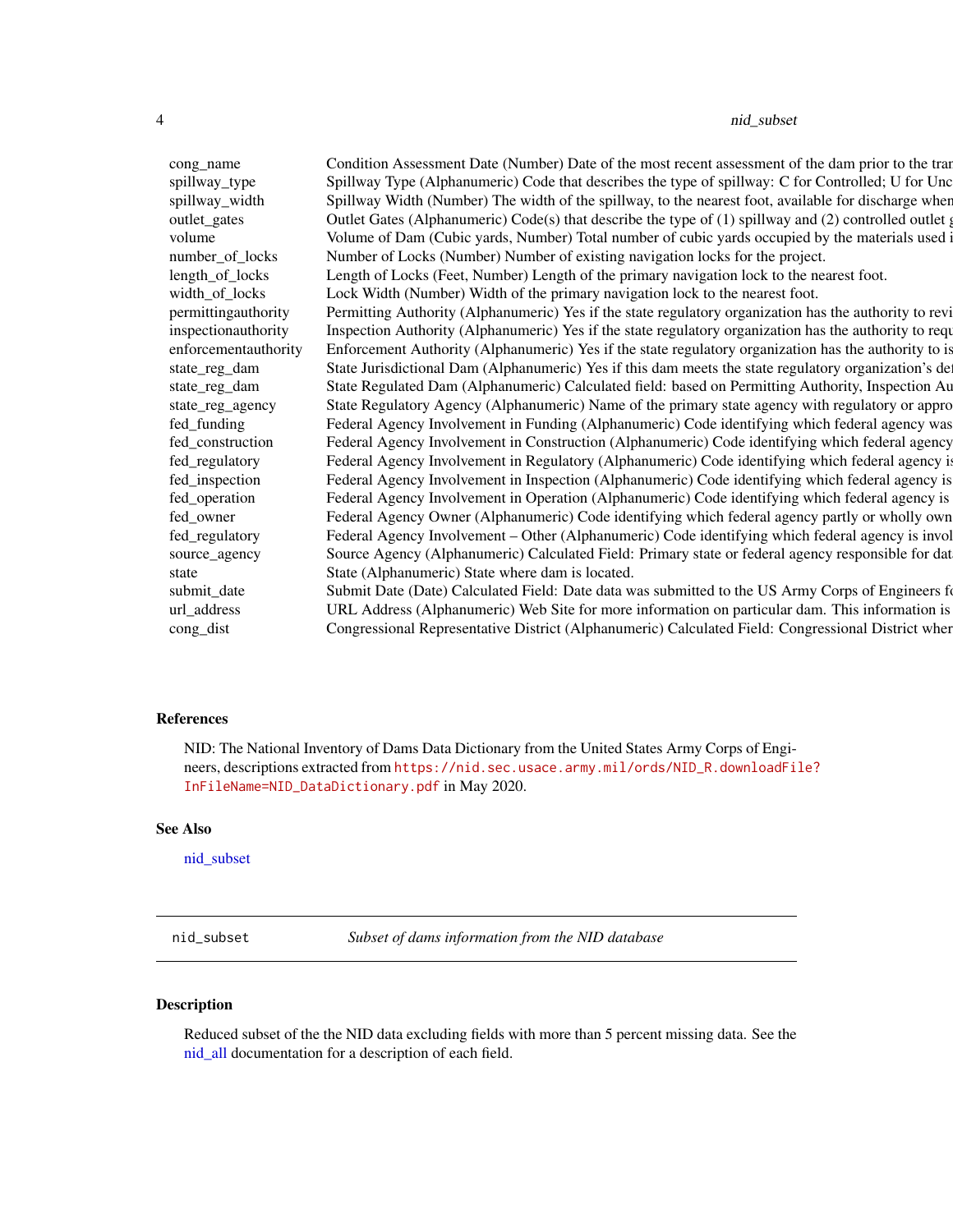#### <span id="page-4-0"></span>nid\_subset 5

#### Usage

data(nid\_subset)

#### Format

Data frame with 32 columns and 91457 rows

#### See Also

[nid\\_all](#page-2-1) for a description of each field.